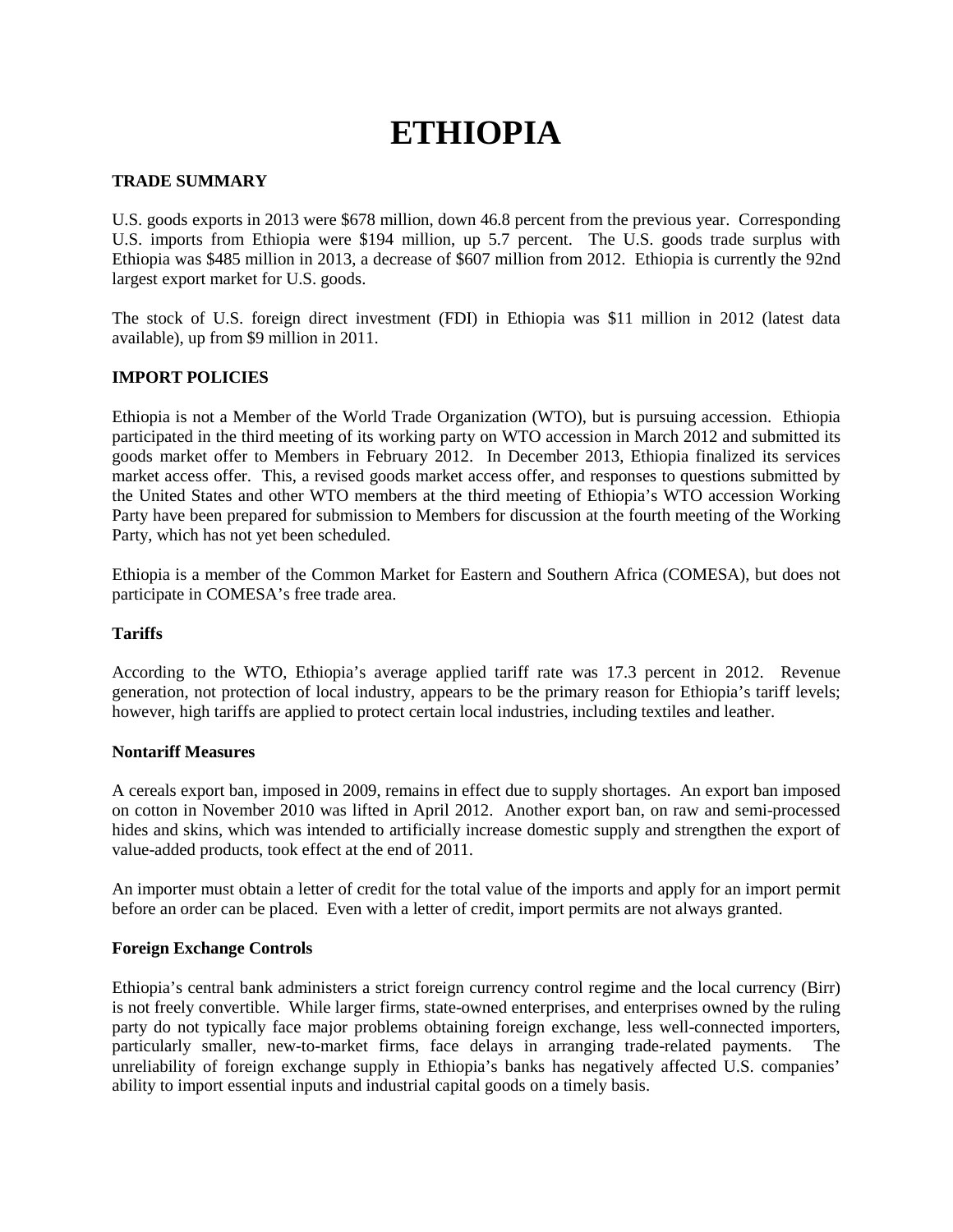#### **GOVERNMENT PROCUREMENT**

A high proportion of Ethiopian import transactions are for government consumption, reflecting the heavy involvement of the government in the overall economy. Tender announcements are usually made public, but a number of major procurements have not gone through a tender process. Bureaucratic procedures and delays in the decision-making process sometimes impede foreign participation in procurements. U.S. firms have complained about the abrupt cancellation of some procurements, a perception of favoritism toward Chinese suppliers, a frequent requirement that would-be suppliers appear in person to collect solicitation packages, and a general lack of transparency in the procurement system. Business associations complain that state-owned and ruling party-owned enterprises have enjoyed *de facto*  advantages over private firms in government procurement. Several U.S. firms have complained of pressure to offer supplier financing or other low-cost financing in conjunction with tenders. Several significant contracts have been signed in recent years between government enterprises and Asian companies outside of the government procurement process.

As a non-member of WTO, Ethiopia is not a signatory to the WTO Agreement on Government Procurement.

# **INTELLECTUAL PROPERTY RIGHTS PROTECTION**

The Ethiopian Intellectual Property Office (EIPO) is responsible for the administration of patents, trademarks, and copyrights, and has jurisdiction over intellectual property policy. EIPO focuses mainly on protecting domestic content, and has taken virtually no action to confiscate or impede the sale of pirated foreign works in Ethiopia. Ethiopia is a member of the World Intellectual Property Organization; however, it has not ratified most of the major IPR treaties, including the Berne Convention or Madrid Protocol.

Trademark infringement of major international brands appears to be widespread in Ethiopia. The lack of enforcement capacity leaves the government in a position of only responding to IPR challenges brought to Ethiopia's Competition Commission. Furthermore, enforcement of intellectual property rights is often unpredictable due to an overall lack of coordination between government agencies.

#### **SERVICES BARRIERS**

The state-owned Ethio-Telecom maintains a monopoly on wire and wireless telecommunications and internet service and is closed to private investment. Management of Ethio-Telecom was outsourced to France Telecom (Orange) in December 2010 through 2012, with a contract extension through 2013. The Value Added Service Directive No. 2/2005 allows private companies to provide internet service through the government's infrastructure, but implementing regulations have yet to be promulgated. The Ministry of Information and Communication Technology allows companies and organizations whose operations are Internet-dependent or are located in remote areas of the country to use Very Small Aperture Terminals (VSATs), but it does not allow the general public to use VSATs.

## **INVESTMENT BARRIERS**

Official and unofficial barriers to foreign investment persist. Investment in telecommunications services and in defense industries is permitted only in partnership with the Ethiopian government. The banking, insurance, and micro-credit industries are restricted to domestic investors. Other areas of investment reserved exclusively for Ethiopian nationals include broadcasting, domestic air transport services using aircraft with a seating capacity of over 20 passengers, and forwarding/shipping agency services. Foreign